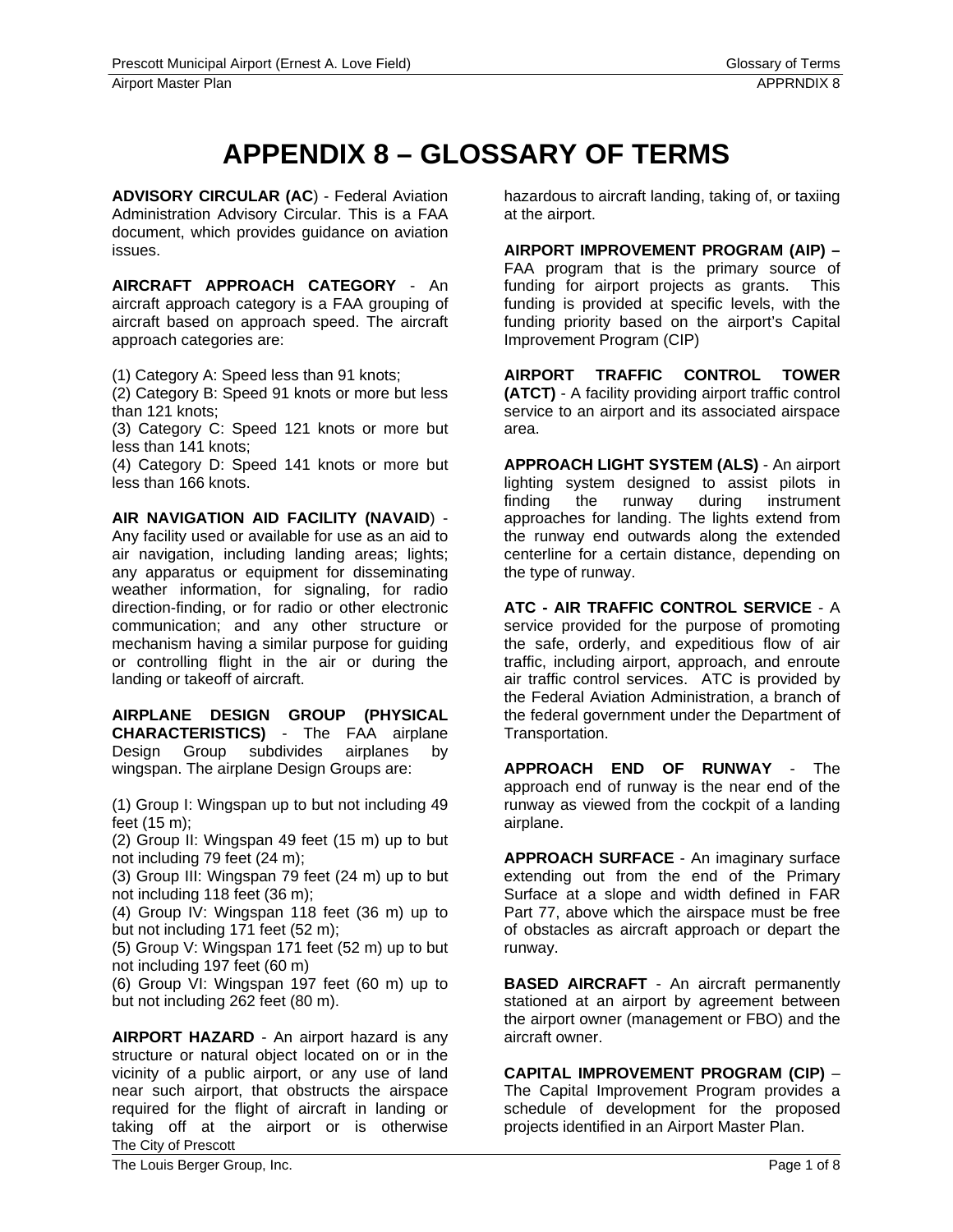## **CATEGORY I, II, AND III LANDINGS -**

- $\triangleright$  Category I: 200 foot ceiling and 2400 foot RVR;
- $\triangleright$  Category II: 100 foot ceiling and 1200 foot RVR;
- $\triangleright$  Category IIIA: zero ceiling and 700 root RVR;
- $\triangleright$  Category IIIB: zero ceiling and 150 foot RVR;
- ¾ Category IIIC: zero ceiling and zero RVR.

To make landing under these conditions, aircraft must be equipped with special avionics, pilot must be qualified to land under specified conditions for that category, and aircraft must have proper ground equipment for conditions.

**CEILING** - The height above the earth's surface of the lowest layer of clouds or obscuring phenomena that is reported as "broken" "overcast", or "obscured" and not classified as "thin" or "partial". The ceiling is reported in feet above the surface in a given location.

**CLEAR ZONE** - Defined by FAR Part 77 as an area off each runway end to be void of trees and other obstacles. The FAA has replaced this area with the Runway Protection Zone (RPZ).

**CLEARWAY** - A clearway is an area beyond the stop end of runway, not less than 500 feet (150 m) wide, centered on the extended centerline of the runway, and controlled by the airport authorities. -The clearway is expressed in terms or a geometric plane extending from the end of the runway, with an upward slope not exceeding 1.25 percent, above which no object nor terrain may protrude. Threshold lights, however, may protrude above the clearway plane if their height above the end of the runway is 26 inches (66 cm) or less and if they are located to each side of the runway. A clearway increases the allowable operating takeoff weights of turbinepowered airplanes. For most airplanes, the maximum usable length of the clearway is less than 1,000 feet (300 m).

**DECISION HEIGHT (DH)** - The height above the highest runway elevation in the touchdown zone at which a missed approach shall be initiated if the required visual reference has not been established. This term is used only in procedures where an electronic glide slope provides the reference for descent, as in ILS.

The City of Prescott **DECLARED DISTANCE** - Declared distances are the runway distances that limit turbinepowered airplane operations and thus the airport operational capacity. The distances are the

accelerated stop -distance available (ASDA), the Landing Distance Available (LDA), the Takeoff Distance Available (TODA), and the Takeoff Run Available (TORA).

(1) ASDA is equal to TORA plus the length of the stopway (SWY), if provided.

(2) LDA is equal to the length of runway available and suitable for the landing ground run of airplanes.

(3) TODA is equal to TORA plus the length of the clearway (CWY) if provided.

(4) TORA is equal to the length of runway available and suitable for the takeoff ground run of airplanes.

**DESIGN AIRCRAFT** - The Design Aircraft is an aircraft whose dimensions and/or other requirements make it the most demanding aircraft for an airport's facilities (i.e. runways and taxiways). The Design Aircraft is used as the basis for airport planning and design; because if the airport's facilities are designed to accommodate the Design Aircraft, they can accommodate less demanding aircraft as well. An aircraft can be utilized as the Design Aircraft for an airport if it will (has) conduct (ed) 500 or more annual operations (250 landings) at that airport.

**DISPLACED THRESHOLD** - A displaced threshold is a threshold located at a point on the runway other than at the runway end. Except for the approach standards defined in FAR Part 77, approach surfaces are associated with the threshold location.

**DISTANCE MEASURING EQUIPMENT (DME)** - Equipment (airborne and ground) used to measure, in nautical miles, the distance of an aircraft from a NAVAID.

**DME FIX** - A geographical position determined by reference to a NAVAID, which provides distance and azimuth information. The DME fix is defined by a specified distance in nautical miles and a radial in degrees magnetic from that aid.

**FEDERAL AVIATION REGULATION (FAR)** - Regulations developed by the FAA in order to maintain safety, define standards, and institute uniform practices throughout the industry.

**FINAL APPROACH FIX (FAF)** - The fix from or over which final approach (IFR) to an airport is executed.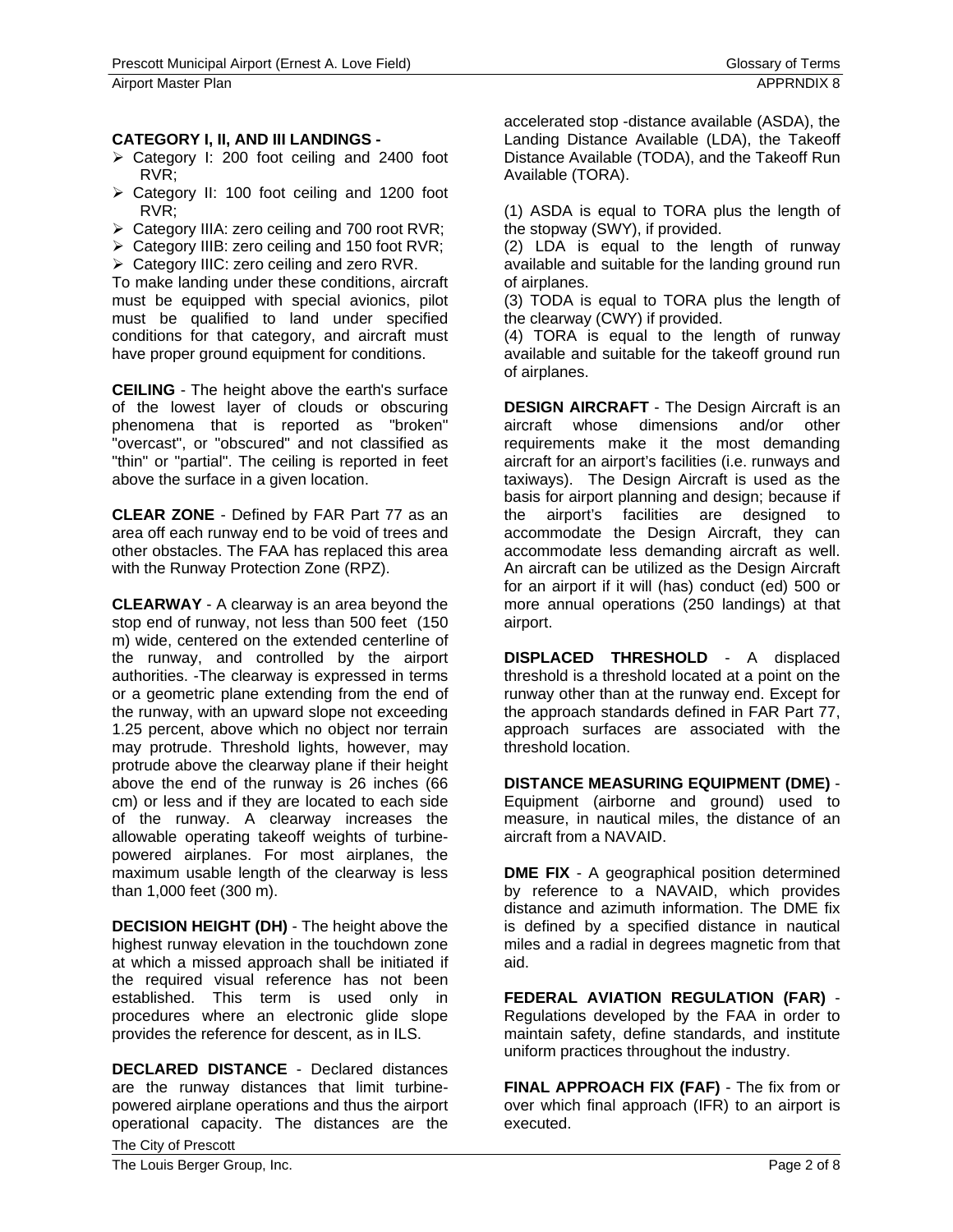**FINAL APPROACH** - A flight path of a landing aircraft in the direction of landing along the extended runway centerline from the base leg to the runway. For instrument approaches, the final approach begins at the final approach fix (FAF).

**FIX** - A geographical position determined by visual reference to the surface by reference to one or more radio NAVAIDs, by celestial plotting, or by another navigational device.

**FIXED BASE OPERATION OR FIXED BASE OPERATOR (FBO)** - A sales and/or service facility located at an airport, or the person who operates such a facility.

**GENERAL AVIATION (GA) -** All civil aircraft and aviation activity except that of the certified air carriers and military operations. GA includes corporate flying and private flying (recreation or personal).

**GLIDESLOPE** - Vertical guidance provided by a ground based radio transmitter to an aircraft landing by use of an Instrument Landing System. This guidance informs the pilot if the aircraft is either too high or too low as it flies its approach to the runway for landing.

**GLOBAL POSITIONING SYSTEM (GPS)** - GPS is a navigational system based on the use of multiple satellites strategically placed in the earth's orbit. GPS is used by aircraft equipped with the proper GPS receiving equipment for enroute navigation, as well as instrument approaches to airports for landing. GPS allows aircraft to fly more freely and set waypoints (destinations) without the need or reliance on ground based radio navigation facilities such as VORs.

The City of Prescott **HAZARD TO AIR NAVIGATION** - Any object which has a substantial adverse effect upon the safe and efficient use of navigable air-space by aircraft or on the operation of air navigation facilities is a hazard to air navigation. The FAA will conduct an aeronautical study of any object to determine whether or not the object is a hazard to air navigation. As part of the airport layout plan approval process, the FAA con-ducts aeronautical studies of all obstructions to air navigation identified on the Airport Layout Plan. Hazards or potential hazards to air navigation are eliminated by either altering the existing or proposed object or adjusting the aviation operation to accommodate the object, in that order of priority.

**HEIGHT ABOVE AIRPORT (HAA)** - Indicates the height of the MDA above the published airport elevation. This is published in conjunction with circling minimums.

**HOLDING** - A predetermined maneuver which keeps an aircraft within a specified airspace while awaiting further clearance.

**HOLDING FIX** - A specified geographical point or NAVAID used as a reference point in establishing and maintaining the position of an aircraft while holding.

**IFR CONDITIONS** - Weather conditions below the minimum prescribed for flight under VFR.

**INITIAL APPROACH** - The segment of a standard instrument approach procedure between the initial approach fix and the intermediate fix, or the point where the aircraft is established on the intermediate segment of the final approach course.

**INITIAL APPROACH ALTITUDE** - The altitude prescribed for the initial approach segment of an instrument approach.

**INSTRUMENT FLIGHT RULES (IFR)** - Aircraft operation rules as pre-scribed by Federal Aviation Regulations for flying by instruments.

**INSTRUMENT LANDING SYSTEM (ILS)** - A system of electronic devices whereby the pilot guides his aircraft to a runway solely by reference to instruments in the cockpit. In some instances the signals received from the ground can be fed into the automatic pilot for automatically controlled approaches. The ILS consists of a Localizer, Glideslope and Marker Beacons (and Approach Light System).

**ITINERANT OPERATIONS** - All aircraft operations other than local operations.

**LOCAL OPERATION** - Operations performed by an aircraft that:

(a) operates within the local traffic pattern or within sight of the airport;

(b) are known to be departing for or arriving from an Airport within a 20 mile radius of the Airport in question;

(c) execute practice maneuvers such as touch and goes or simulated instrument approaches at the airport.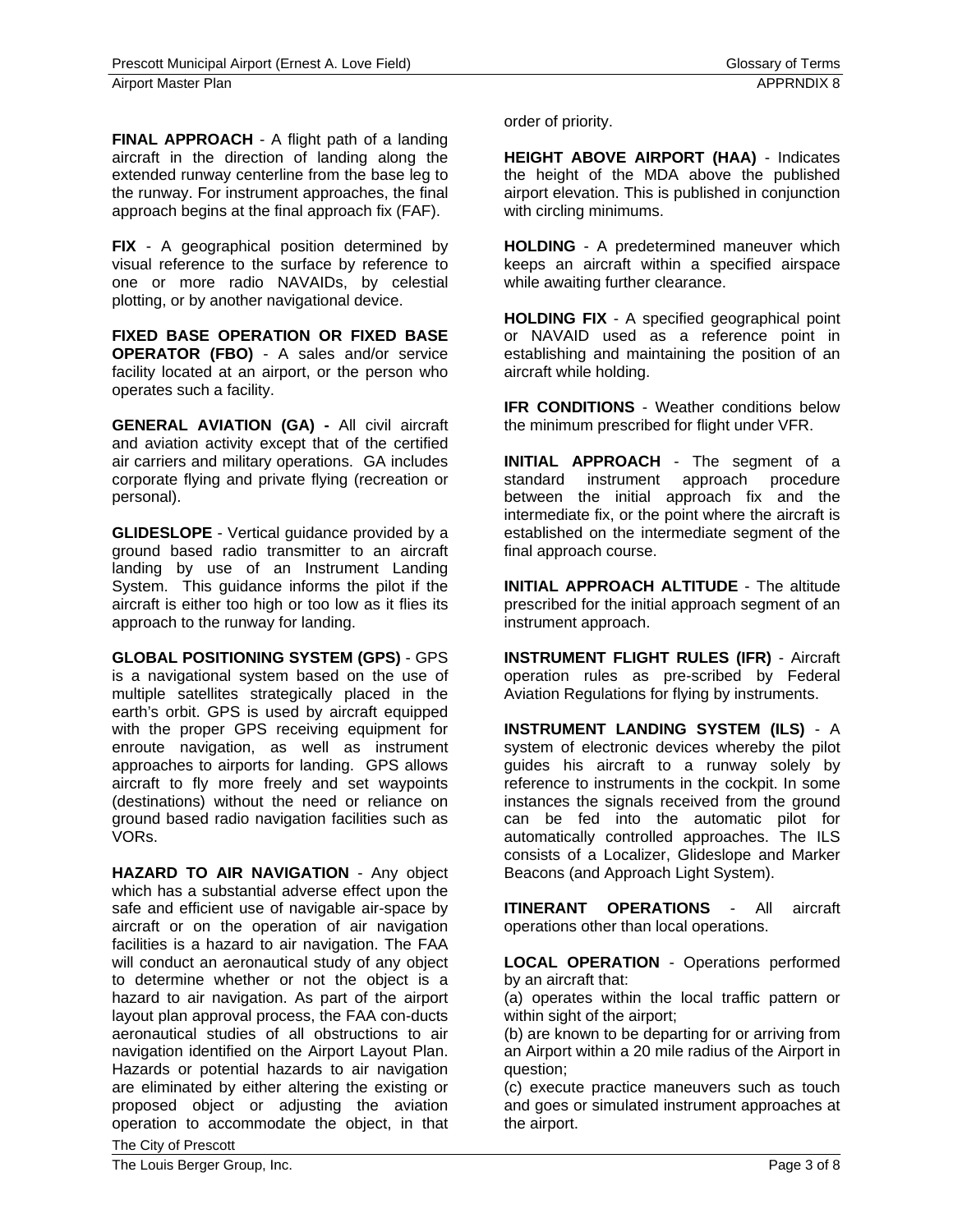The majority of local operations are conducted by based aircraft.

**LOCALIZER TYPE DIRECTIONAL AID (LDA)** - A facility of comparable utility and accuracy to a localizer but which is not part of a complete ILS and will not be aligned with the runway.

**LOCALIZER** - A ground based radio transmitter which provides pilots with course guidance as they approach a runway for landing utilizing a Instrument Landing System. The course guidance is known as "azimuth".

**MEDIUM INTENSITY APPROACH LIGHT SYSTEM (MALS)** - An airport approach light system of medium intensity.

**MARKER BEACON** - An instrument, which provides aural and/or visual identification of a specific position along a Instrument Landing System approach to a runway.

**MEDIUM INTENSITY RUNWAY LIGHTS (MIRL)** - An airport runway lighting system of medium intensity.

**MOVEMENT AREA** - The runways, taxiways, and other areas of an airport which are used for taxiing, takeoff, and landing of aircraft, excluding loading ramps and parking areas.

**NAUTICAL MILE (NM)** - The unit measure of distance in both nautical and aeronautical context. A nautical mile equals 1.15 statute miles (6,080 feet). The measure of speed in regards to nautical miles is known as KNOTS (nautical miles per hour).

## **NON DIRECTIONAL BEACON (NDB) -**

A radio beacon transmitting non directional signals whereby an aircraft equipped with direction finding equipment can determine headings to or from the radio beacon and "home" in on a track to or from it.

**NATIONAL AIRSPACE SYSTEM (NAS)** - The common system of air navigation and air traffic control encompassing communications facilities, air navigation facilities, airways, controlled airspace special use airspace, and flight procedures authorized by FAR's for domestic and international aviation.

The City of Prescott **NON-PRECISION APPROACH** - A standard instrument approach procedure in which no

electronic glide slope is provided. A localizer, NDB, or VOR is often used.

**NON PRECISION INSTRUMENT RUNWAY** - A

non precision instrument runway is one with an instrument approach procedure utilizing air navigation facilities, with only horizontal guidance, or area-type navigation equipment for which a straight in non precision instrument approach procedure has been approved or planned, and no precision approach facility of procedure is planned or indicated on an FAA or DOD approved Airport Layout Plan, or on other FAA of DOD planning documents.

**NOTICE TO AIRMEN (NOTAM)-** A notice identified either as a NOTAM or an Airmen Advisory containing information concerning the establishment, condition, or change in any component of, or hazard in, the National Airspace System, the timely knowledge of which is essential to personnel concerned with flight operations.

(1) NOTAM : A Notice to Airmen in message form requiring expeditious and wide dissemination by telecommunications means.

 (2) AIRMEN ADVISORY : A Notice to Airmen normally only given local dissemination, during pre-flight or in--flight briefing, or otherwise during contact with pilots.

**OBSTACLE FREE ZONE (OFZ)** - An OFZ is an area:

(1) Comprised of the runway OFZ, the approach OFZ, and the inner-transitional surface OFZ.

(A) Runway OFZ: The runway OFZ is the volume of space above a surface longitudinally centered on the runway. The elevation of any point on the surface is the same as the elevation of the nearest point on the runway centerline. The runway OFZ extends 200 feet (60 m) beyond each end of the runway and its width is:

1) 120 feet (36 m) for visual runways serving or expected to serve only small airplanes with approach speeds less than 50 knots.

2) 250 feet (75 m) for non precision instrument and visual runways serving or expected to serve small airplanes with approach speeds of 50 knots or more and no large airplanes.

3) 300 feet (90 m) for precision instrument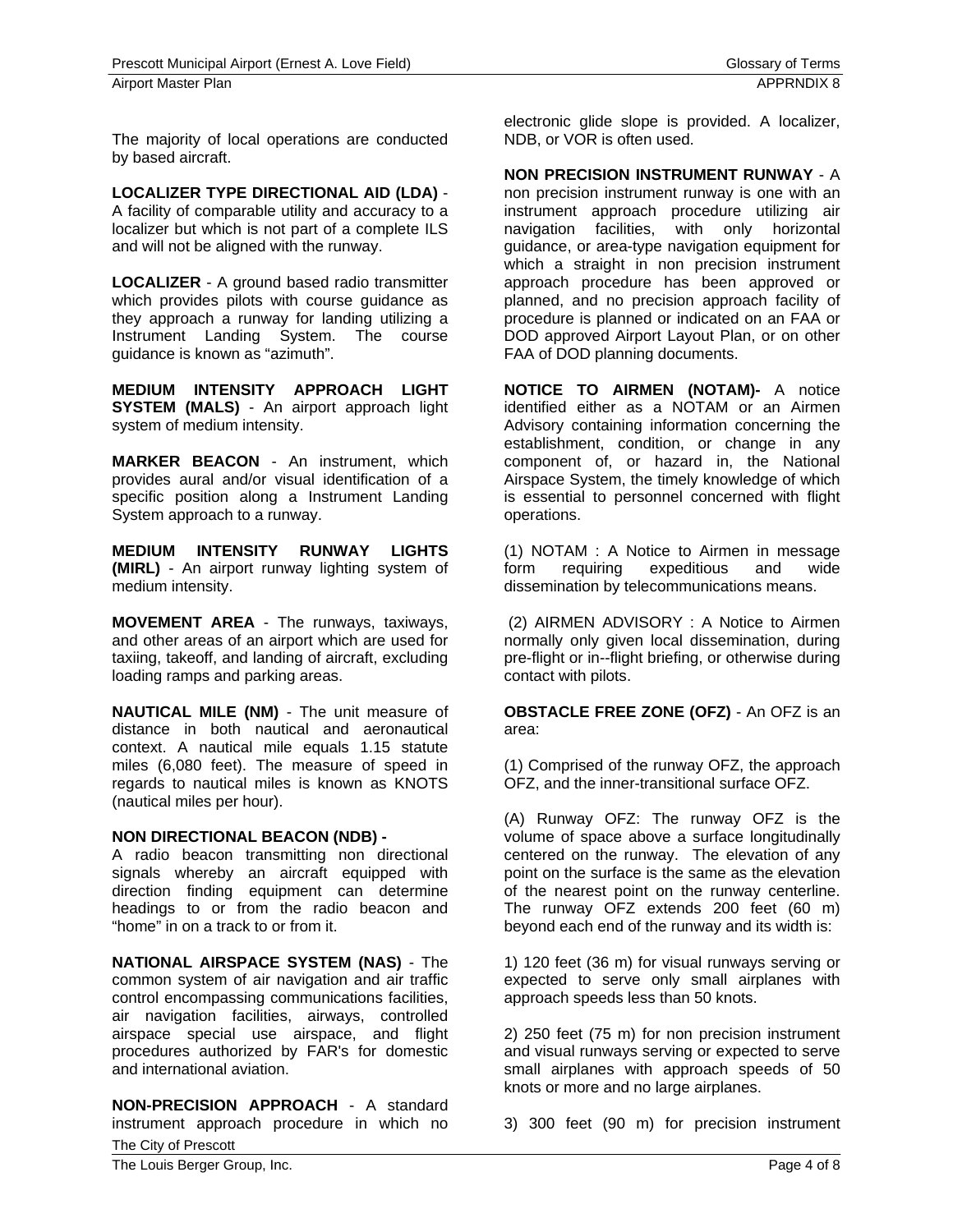runways serving or expected to serve only small airplanes.

4) 180 feet (54 m), plus the wingspan of the most demanding airplane, plus 20 feet (6 m) per 1,000 feet (300 m) or airport elevation; or, 400 feet (120 m), whichever is greater, for runways serving or expected to serve large airplanes.

(B) Approach OFZ: The approach OFZ is the volume of space above a surface which has the same width as the runway OFZ and rises at a slope of 50 (horizontal) to 1 (vertical) away from the runway into the approach area. It begins 200 feet (60 m) from the runway threshold at the same elevation as the runway threshold and it extends 200 feet (60 m) beyond the last light unit in the approach lighting system. The approach OFZ applies only to runways with an approach lighting system.

(C) Inner-Transitional Surface OFZ: The innertransitional surface OFZ is the volume or space above the surfaces which slope 3 (horizontal) to 1 (vertical) laterally from the edges of the runway.

1) OFZ and approach OFZ end at the height of 150 feet (45 m) above the established airport elevation. The inner-transitional surface OFZ applies only to precision instrument runways.

2) Free of all fixed objects. FAA approved frangible equipment, which provides an. essential aviation service may be located in the OFZ, provided the amount of penetration is kept to a practical minimum.

3) Clear of vehicles as well as parked, holding, or taxiing aircraft in the proximity of an airplane conducting an approach, missed approach, landing, takeoff' or departure.

**OBSTRUCTION TO AIR NAVIGATION** - An existing object, including a mobile object, is, and a future object would be, an obstruction to air navigation if it is of a greater height than any of the heights or surfaces defined in FAR PART 77.23.

**OPERATION** - Generally thought of as either a take-off or a landing of an aircraft. FAA ATCT operations include all radio contacts with an aircraft, regardless of whether or not they are taking off or landing. Operations used for planning purposes include only takeoffs, landings and touch and goes.

**PRECISION APPROACH PATH INDICATOR (PAPI)** - An airport approach light aid to pilots. See GVGI.

**PRECISION INSTRUMENT RUNWAY** - A precision instrument runway is one with an instrument approach procedure utilizing an Instrument Landing System (ILS), microwave landing system (MLS), or precision approach radar (PAR). A planned precision instrument runway is one for which a precision approach system or procedure is indicated on an FAA or DOD approved airport layout plan, or on other FAA or DOD planning documents.

**PRIMARY SURFACE** - An imaginary horizontal surface extending out an equal distance on each side of the runway centerline a width as defined in FAR Part 77.

**R/W** - Runway.

**RUNWAY ALIGNMENT INDICATOR LIGHTS (RAIL)** - (usually part of a MALS system).

**RADAR (RADIO DETECTION AND RANGING)** - A device which, by measuring the time interval between transmission and reception of radio pulses, provides information on range, azimuth and/or elevation of objects in the path of the transmitted pulses.

**RADAR SERVICE** - A term which encompasses aircraft separation, navigation guidance, and/or flight track monitoring services based on the use of radar which can be provided by a controller to a pilot of a radar-identified aircraft.

**RADAR SURVEILLANCE** - The radar observation of a given geographic area for the purpose of performing some radar function.

**RADIAL** - A magnetic bearing extending from a VOR, a VORTAC, or a TACAN navigational facility.

**RUNWAY END IDENTIFIER LIGHTS (REIL)** - Flashing strobe lights (usually white) which indicate the end or a runway. They are located at each end of the runway.

**RELIEVER AIRPORT** - An airport designated as having the primary function of relieving congestion at a commercial airport and providing more general aviation access to the overall community. Reliever Airports are allowed to receive AIP (federal) funds for improvement.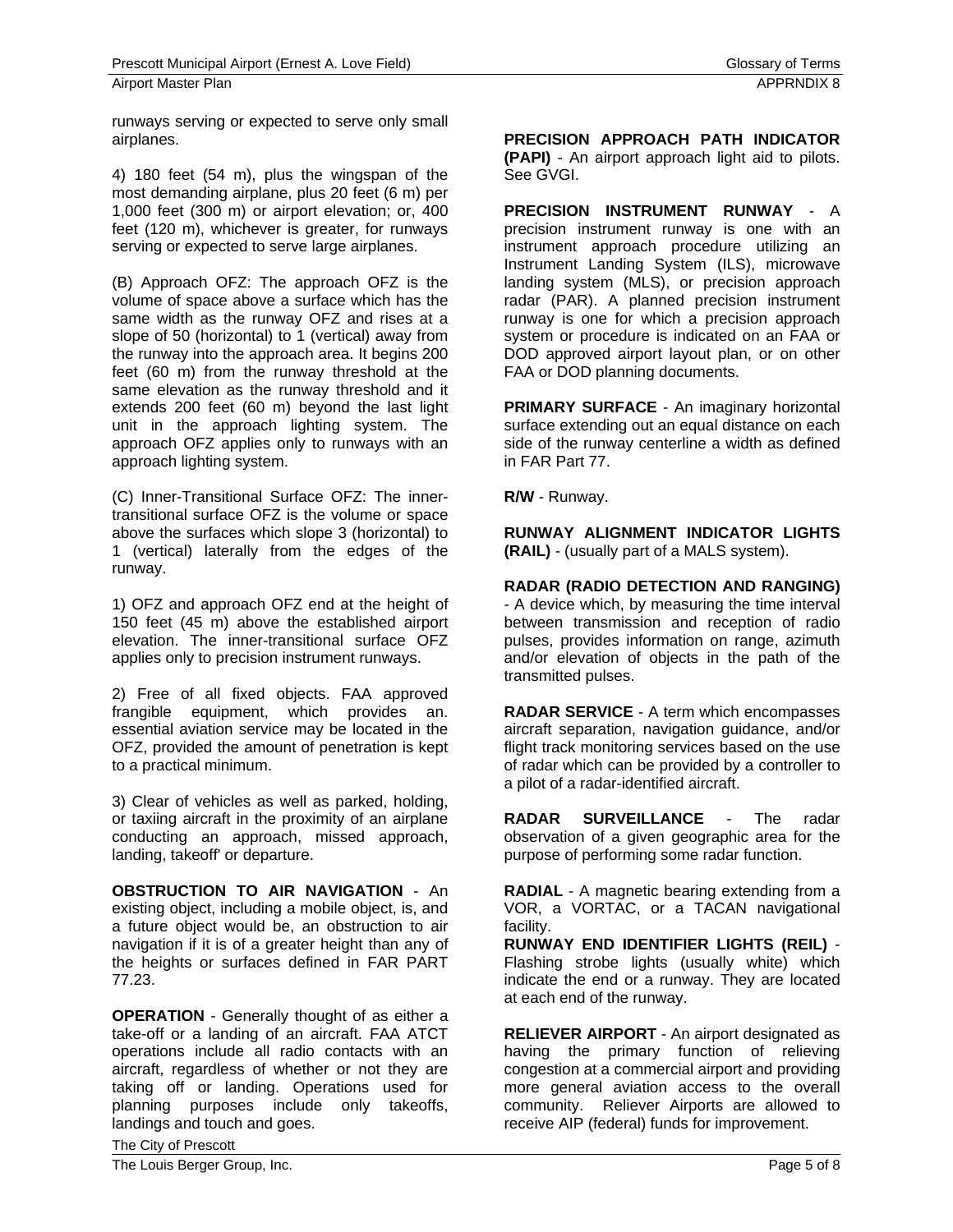**RUNWAY** - A runway is a defined rectangular area on an airport prepared for the landing or takeoff of airplanes.

**RUNWAY PROTECTION ZONE (RPZ)** - A trapezoidal area centered about the extended runway centerline beginning 200 feet beyond the end of the area usable for takeoff or landing. The dimensions are a function of the approach visibility minimum and the type of aircraft. Refer to AC 150/5300-13 for specific dimensions and land use guidelines.

**RUNWAY SAFETY AREA** - A runway safety area is a rectangular area, centered on the runway centerline, which includes the runway (and stopway, if present) and the runway shoulders. The portion abut-ting the edge of the runway shoulders, runway ends, and stopways is cleared, drained, graded and usually turfed. Under normal conditions, the runway safety area is capable of supporting snow removal, firefighting, and rescue equipment and accommodating the occasional passage of aircraft without causing major damage to the aircraft.

**RUNWAY VISUAL RANGE (RVR)** - An instrumentally derived value, based on standard calibrations, that represents the horizontal distance a pilot will see down the runway from the approach end.

**SAFETY AREA** - An actual graded area surrounding the runway that can be safely negotiated in case of an emergency by an aircraft that will be using that runway.

**SEPARATION** - Spacing of aircraft to achieve their safe and orderly movement in flight and while landing and taking off.

**SEPARATION MINIMA** - The minimum longitudinal, lateral, or vertical distances by which aircraft are spaced through the application of air traffic control procedures.

**SMALL AIRCRAFT** - A small aircraft is an aircraft of 12,500 pounds (5,700 kg) or less maximum certificated takeoff weight.

**STATUTE MILE** - A regular "highway" mile measuring 5,280 feet.

The City of Prescott **STOP END OF RUNWAY** - The stop end of runway is the far runway end as viewed from the cockpit of a landing airplane.

**STOPWAY** - A stopway is an area beyond the stop end of the takeoff runway which is no less wide than the runway and is centered on the extended centerline a' the runway. It is able to support an airplane during an aborted takeoff without causing structural damage to the airplane, and designated by the airport authorities for use in decelerating the airplane during an aborted takeoff.

**STRAIGHT-IN APPROACH** - Entry into the traffic pattern by interception of the extended runway centerline (final approach) without executing any other portion of the traffic pattern.

**T/W** - Taxiway.

**TAXI** - To operate an airplane under its own power on the ground, except the movement incident to actual takeoff and landing.

**TAXILANE** - A taxilane is the portion of the aircraft parking area used for access between taxiways, aircraft parking positions, hangars, storage facilities, etc. A taxilane is outside the movement area, and is normally not controlled by the Air Traffic Control Tower.

**TAXIWAY** - A taxiway is a defined path, from one part of an airport to another, selected or prepared for the taxiing of aircraft.

**TAXIWAY SAFETY AREA** - A taxiway safety area is an area centered on the taxiway centerline, which includes the taxiway and taxiway shoulders. The portion abutting the edge of the taxiway shoulders is cleared, drained, graded, and usually turfed.

Under normal conditions, the taxiway safety area is capable of sup-porting snow removal, fire fighting, and rescue equipment and accommodating the occasional passage of aircraft without causing major damage to the aircraft.

**THRESHOLD** - The threshold is the beginning of that portion of the runway available and suitable for the landing of airplanes.

**THRESHOLD CROSSING HEIGHT (TCH)** - The height of the straight line extension of the visual or electronic glide slope above the runway threshold.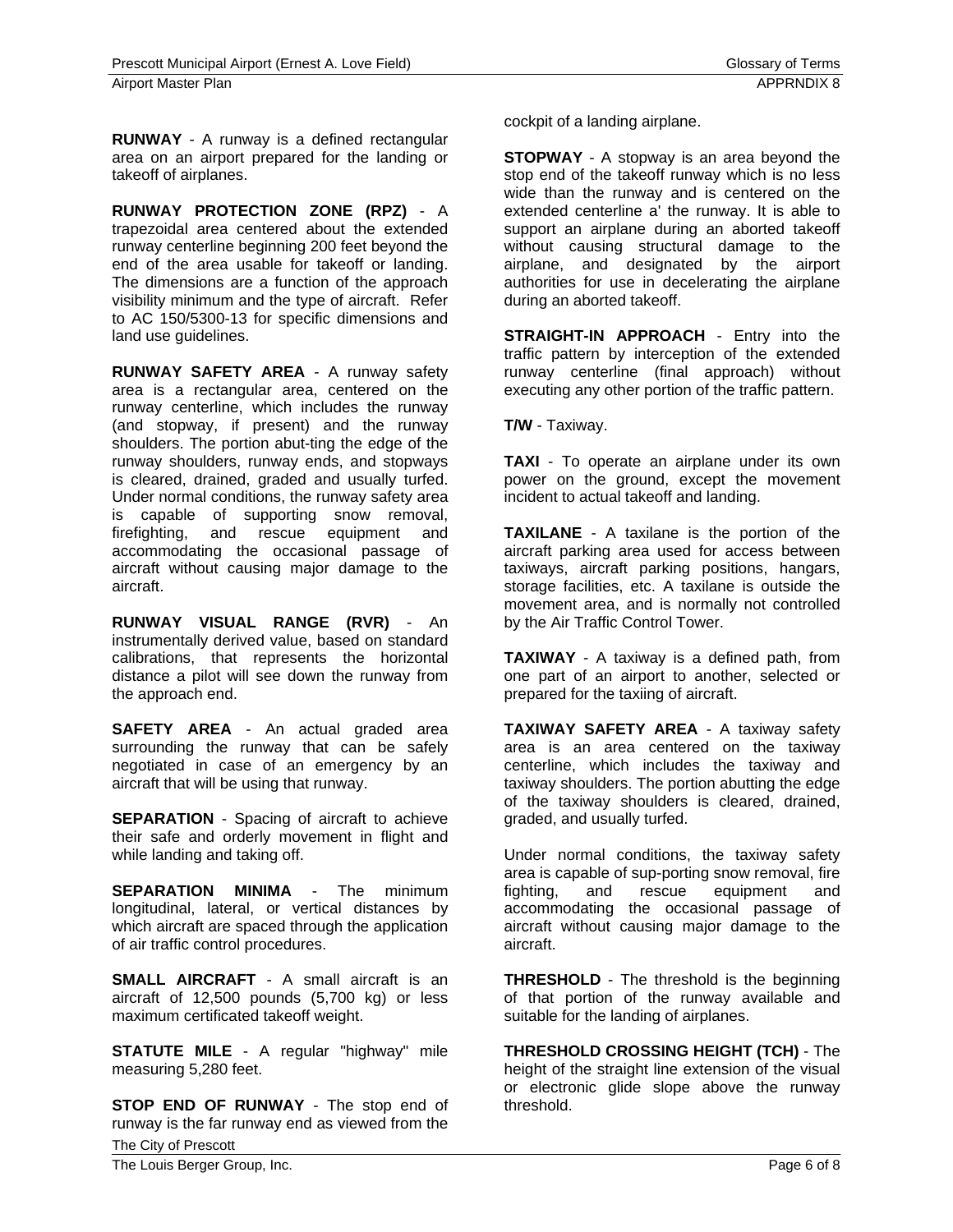**TOUCH AND GO** - A training operation in which a landing approach is made, the aircraft touches-down on the runway, but does not fully reduce speed to turn off the runway. Instead, after the landing, full engine power is applied while still rolling and a takeoff is made, thereby practicing both maneuvers as part of one motion. It counts as two separate aircraft operations.

**TRACK** - The flight path of an aircraft over the surface of the earth.

**TRAFFIC PATTERN** - The traffic flow that is prescribed for aircraft landing at or taking off from an airport. The usual traffic pattern consists of five segments, or "legs". These components are the upwind leg, crosswind leg, downwind leg, base leg, and the final approach. Traffic patterns are followed by aircraft in order to exit the airport area after takeoff in an orderly fashion, and to enter an Airport area and ultimately land, also in an orderly fashion.

**TRANSITION ZONE** - An imaginary surface extending upward at a 7 -to 1 slope (i.e. up one foot for every seven feet moved horizon-tally) from the Primary Surface and Approach Surface defined in Federal Aviation Regulations (FAR) Part 77.

**TURBINE** - A mechanical device or engine that spins in reaction to fluid flow through or over it. This device is used in turbofan, turbojet, and turboprop-powered aircraft.

**TURBOFAN** - A turbojet engine whose thrust has been increased by the addition of a lowpressure compressor fan.

**TURBOJET** - An engine that derives power from a fanned wheel spinning in reaction to burning gases escaping from a combustion chamber. The turbine in turn drives a compressor and other accessories.

**TURBOPROP** - A turbine engine in which the rotating turbine turns a propeller.

**UTILITY AIRPORT** - A utility airport is an airport designed, constructed, and maintained to serve airplanes in Aircraft Approach Category A and B. For discussion on airport type, see paragraph 5.

**VFR CONDITIONS** - Basic weather conditions prescribed for flight under Visual Flight Rules; usually implies a ceiling of at least 1000 feet and

**VERY HIGH FREQUENCY OMNI DIRECTIONAL RANGE (VOR)** - A ground radio station that provides a pilot of a properly equipped air-craft with his radial location in reference to that station. A VORTAC is an electronic air navigation facility combining a VOR and a TACAN.

**VISIBILITY, PREVAILING** - The horizontal distance at which targets of known distance are visible over at least half of the horizon. It is normally determined by an observer on or close to the ground viewing buildings or other similar objects during the day and ordinary city lights at night.

**VISUAL APPROACH SLOPE INDICATOR (VASI)** - The VASI is a device used by pilots to determine their position in regard to the recommended approach path for a particular airport. See also GVGI.

**VISUAL FLIGHT RULES (VFR)** - "See and be seen" flight rules. Each pilot is responsible for the safe spacing and proper operation of his aircraft. Under VFR, a pilot is not required to file a flight plan or be in constant radar and communication contact with air traffic control. Visual flight rules are determined by weather and require a ceiling of at least 1,000 feet and visibility of at least 3 miles.

**VFR TRAFFIC** - Aircraft traffic operated solely in accordance with Visual Flight Rules.

**VISUAL APPROACH** - A VFR approach granted to an IFR flight by air traffic control under special circumstances. Visual approaches are normally conducted by aircraft operating under visual flight rules.

**VISUAL RUNWAY** - A visual runway is a runway intended solely for the operation of aircraft using visual approach procedures, with no straight-in instrument approach procedure and no instrument designation indicated on an FAA or Department of Defense (DOD) approved layout plan, or, on other FAA or DOD planning documents.

**VORTAC** - A combination of the civil VOR/DME and the military TACAN which can provide both distance and direction of an aircraft from the station.

The City of Prescott